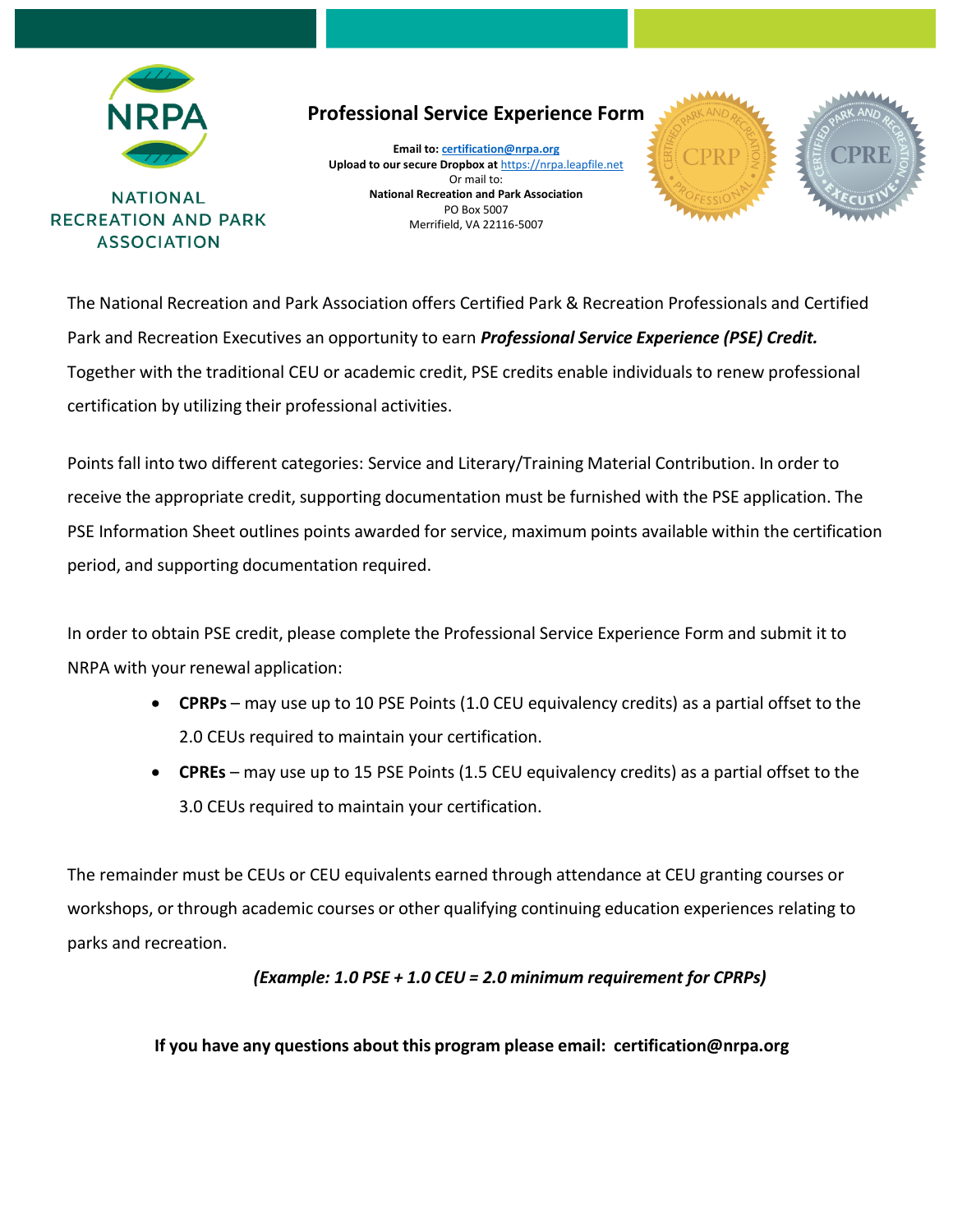## **Professional Service Experience Information**

#### **A. Service as an Officer, Chairperson, or Committee Member of NRPA, the NRPA Networks, or a State Affiliate**

3*.* Committee Member ............................................................................................................................**2** points per year

*Supporting Documentation: documentation from the organization verifying the position held, its responsibilities and dates of services*

#### **B. Service as a Speaker, Presenter, or Instructor at NRPA or State Affiliate conferences or seminars, or guest speaker at accredited universities and colleges at the following levels:**

4. Presenter/Co-presenter -Educational session/webinar/keynote presentation at NRPA Annual Conference, state conferences, or universities/colleges ................................................**1** point per session hour (up to 5 points per year) 5. NRPA Research Session ………………………………………………………………………………………………………....**1** point per session

*Supporting Documentation: documentation from the sponsoring organization verifying professional's role in session. Note: a single topic may be submitted for credit only once during the two-year time frame.*

**C. Service as a Legislative/Lobbying representative of NRPA organizations in the following areas:**

6. Prepared legislation featuring a bill or charter code relevant to the parks and recreation profession.

.................................................................................................................................................................**5** points per year

*Supporting Documentation: verification of involvement by a representative of legislative body*

#### **D. Service as an Accreditation Visitor (for CAPRA):**

SERVICE

#### **E. Service as an Accreditation Visitor (for COAPRT):**

#### LITERARY/TRAINING MATERIAL CONTRIBUTION

# **A. Service as an Author of a published professional article, manual, book, video or computer software program:** 15. Author of published books/textbooks/training manuals/training software related to the parks and recreation profession .....................................................…………………………………………………………………………..……….**15** points per book 16. Authored/edited chapter(s) of published books/textbooks related to the parks and recreation profession .................................................................................................................................................................**5** points per book 17. Refereed Journal Articles related to the parks and recreation profession …………………………………..**5** points per journal 18. Unpublished masters and/or doctoral thesis/applied research related to the parks and recreation profession...............................................................................................................................................**10** points 19. Articles (print or online) for NRPA or State Affiliate magazines or blog...........................................**3** points per article 20. Manuscripts/Articles for NRPA or State Affiliate professional publications or research abstracts ………………………………………………………………………………………………………………………………………………..……….**2** points per article *Supporting Documentation: copy of material created for publishing*

#### Updates:

June 2015, November 2017, February 2018, March 2019, August 2021,